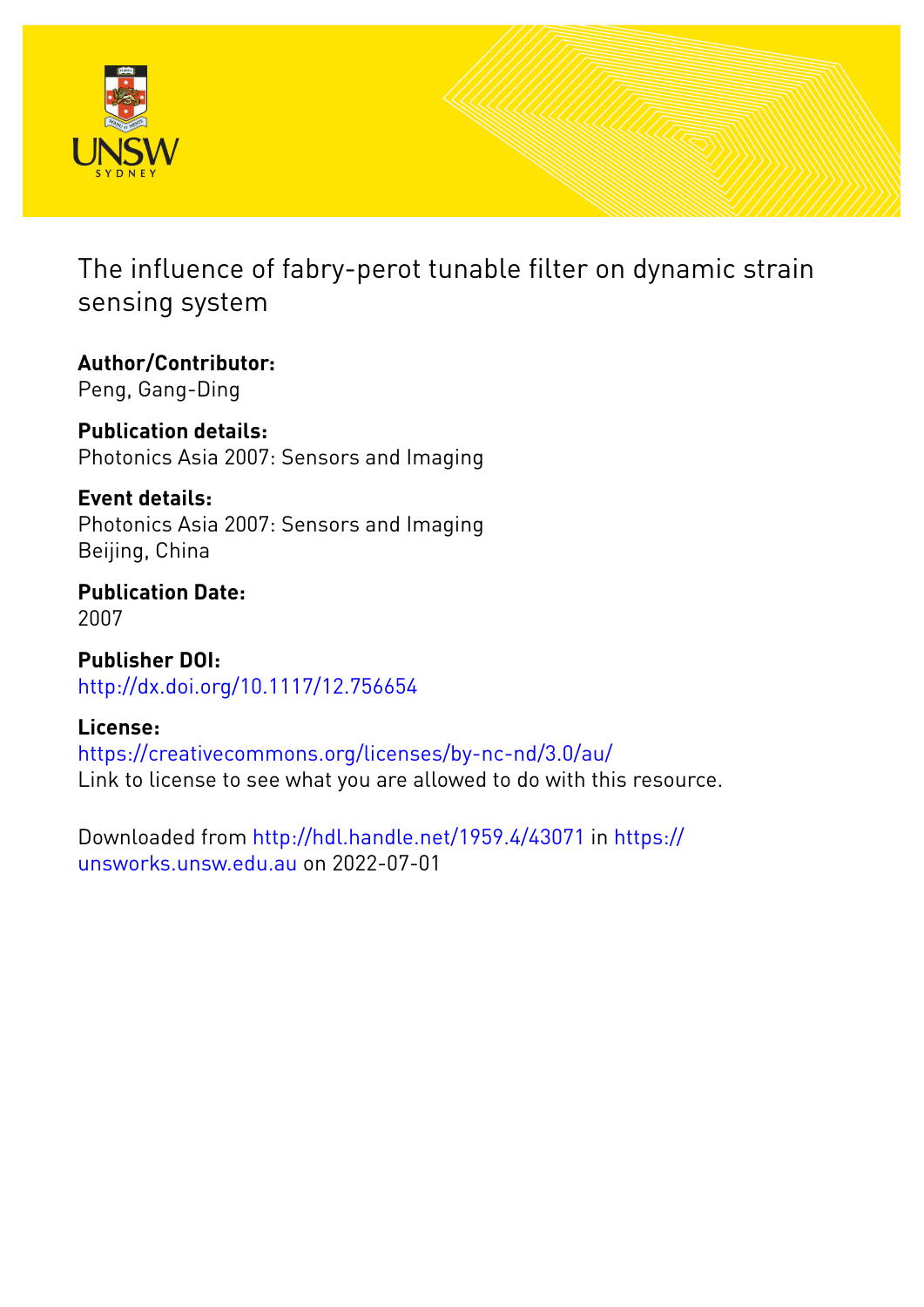## **The Influence of Fabry-Perot Tunable Filter**

# **on Dynamic Strain Sensing System**<sup>∗</sup>

Liu Kun<sup>1\*\*</sup>, Jing Wencai<sup>1,2\*\*\*</sup>, Liu Tiegen<sup>1</sup>, Zhang Yimo<sup>1</sup>, Jia Dagong<sup>1</sup>, Zhang Hongxia<sup>1</sup>, Peng Gangding<sup>2</sup>

1 College of Precision Instrument & Opto-electronics Engineering, Tianjin University, Tianjin 300072, P. R. China, Key Laboratory of Opto-electronics Information and Technical Science (Tianjin University), Ministry of Education, Tianjin 300072, China 2 School of Electrical Engineering and Telecommunications, UNSW, Australia

## **ABSTRACT**

One of the key issues in establishing an optical fiber sensing system based on fiber Bragg gratings (FBGs) is the selection of a suitable wavelength shift detection scheme in terms of the performance it offers. By use of a compact Fabry-Perot (F-P) tunable filter, the Bragg wavelength variation can be detected with a relatively high speed and satisfying resolution. In this paper, a dynamic strain sensing system based on F-P tunable filter is described, and the F-P tunable filter is demonstrated to have a significant impact on the system. The relationship between the collected spectrum of grating and the 3-dB bandwidth of the F-P tunable filter is discussed. The optimum 3-dB bandwidth of the F-P tunable filter for most FBGs is obtained. It is exhibited in this paper that the demodulation precision and sensitivity of the strain sensing system is influenced by the nonlinearity between the transmission wavelength of the F-P tunable filter and the drive voltage. The drive voltage is rectified using interpolation algorithm. The experimental results illustrate that the average error and the maximum error of the transmission wavelength are decreased by 96.4% and 80.9% respectively. The strain sensitivity of the optimized system is below  $3\mu\varepsilon$ . The error between the practical strain value demodulated by the system and theoretical value is below 5%.

**Key words:** fiber sensing, dynamic strain sensing, demodulation, Fabry-Perot tunable filter, nonlinear

#### **1. INTRODUCTION**

Fiber Bragg gratings (FBGs) have successfully been developed for use in optical fiber communication and sensing fields since 1989<sup>1</sup>. One of the key issues in establishing an optical fiber sensing system based on FBGs is the selection of a suitable wavelength shift detection scheme in terms of the performance it offers<sup>2</sup>. Several interrogation systems have been proposed. Kersey *et al* proposed a method for detecting the wavelength shift of a fiber Bragg grating utilizing an

 $\overline{a}$ 

Advanced Sensor Systems and Applications III, edited by Yun-Jiang Rao, Yanbiao Liao, Gang-Ding Peng, Proc. of SPIE Vol. 6830, 68301K, (2007) 0277-786X/07/\$18 · doi: 10.1117/12.756654

<sup>∗</sup> This work was supported by the National Natural Science Fund of China under contact No. 60577013, and the New Century Support Program for Talented Young Teachers in Universities, MOE (Ministry of Education), China

<sup>∗∗</sup>Liu Kun: telephone number: (+86)22-27403147,E-mail: beiyangkl@tju.edu.cn

<sup>∗∗∗</sup>Jing Wencai is now a visiting professor at UNSW, Australia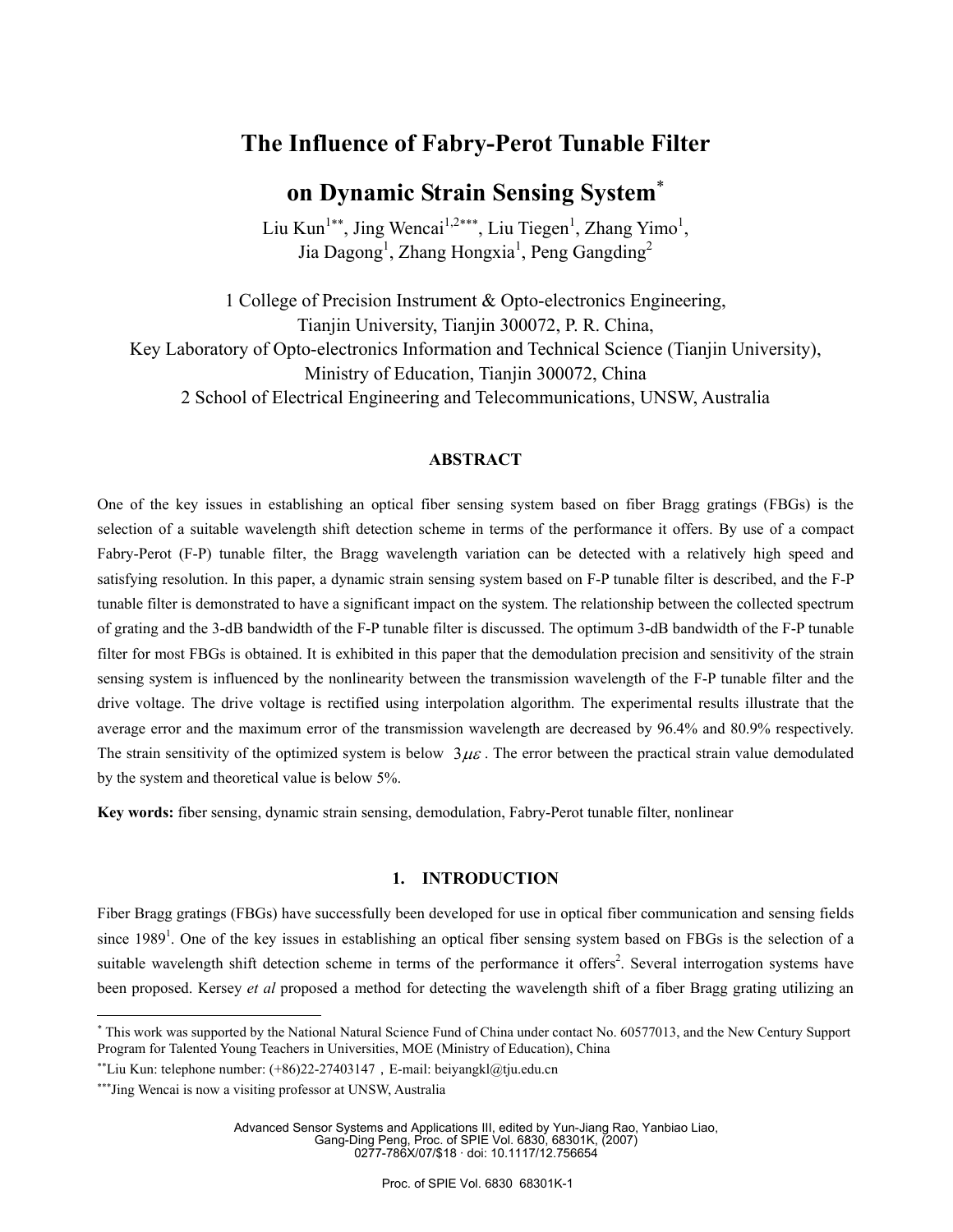unbalanced fiber interferometer<sup>3</sup>. Melle *et al* proposed a simple demodulation system in which the Bragg wavelength is determined from the signal ratio by dividing it using an operational amplifier<sup>4,5</sup>. Kersey *et al* proposed a scheme for detecting the wavelength shift of a fiber Bragg grating sensor or network of sensor elements along a common fiber path using a fiber Fabry-Perot filter<sup>6</sup>. Xu *et al* proposed a technique for the interrogation of in-fiber Bragg grating sensors using an acousto-optic tunable filter<sup>7</sup>. Davis *et al* proposed a wavelength detection scheme based on the use of a wavelength division coupler designed to exhibit a monotonic dependence of the splitting ratio on wavelength<sup>8</sup>. Davis et *al* proposed an all-fiber Fourier transform spectrometer for decoding the wavelength shifts from a series of Bragg grating sensors<sup>9</sup>. Lobo Ribeiro *et al* proposed a passive self-referencing all-fiber technique for Bragg wavelength shift detection using a biconical fiber filter<sup>10</sup>. Romero *et al* proposed a fiber Bragg grating interrogation technique utilizing the edge filtering concept applied to a chirped fiber Bragg grating written in an erbium-doped fiber<sup>11</sup>.

With the use of a compact, electronically tunable fiber pigtailed Fabry-Perot (F-P) tunable filter, the Bragg wavelength variation can be detected with a relatively high speed and satisfying resolution<sup>2</sup>, which is suitable for several different applications. So this method is widely used for interrogating the wavelength shift of FBGs in fiber sensing sytem<sup>2,6,12,13</sup>. However, little research on the influence of F-P tunable filter in the fiber sensing system has been performed. In this paper, a dynamic strain sensing system based on F-P tunable filter is described. Based on discussing the relationship between the collected spectrum of grating and the 3-dB bandwidth of the F-P tunable filter, the optimum 3-dB bandwidth of the F-P tunable filter for most FBGs is obtained. The nonlinearity between the transmission wavelength of the F-P tunable filter and the drive voltage is exhibited, which can be rectified using interpolation algorithm. Dynamic strain sensing can be realized using this system.

#### **2. STRUCTURE OF DYNAMIC STRAIN SENSING SYSTEM**

The schematic diagram in figure 1 shows the basic configuration of the dynamic strain sensing system based on F-P tunable filter. This system consists of broadband source, isolator and coupler, FBG array, F-P tunable filter, photodetector and LabVIEW card based on computer. The broadband source is a readily available 1555 nm single-mode pigtailed super luminescent diode (SLD, SLD 76-HP) with about 5 mW output over a 51.2 nm spectral width. The F-P tunable filter (FFP-TF2) is a compact, electronically tunable fiber pigtailed Fabry-Perot interferometric tunable filter. The cavity spacing can be tuned by an external voltage signal, which induces the transmission spectrum of the F-P tunable filter to be tuned accordingly. The free spectral range (FSR) and the bandwidth of the F-P tunable filter were measured to be 90 nm and 15 pm respectively. The photodetector is a fiber pigtailed high-speed InGaAs PIN with a 1*G*Ω transimpedance amplifier. Several FBGs are placed along a fiber path, whose nominal Bragg wavelengths and operational wavelength domains are chosen not to overlap, and all of them fall within the spectral envelop of the broadband source. Furthermore, the FSR of the F-P tunable filter is required to be greater than the total wavelength domain occupied by FBGs.

Light from the broadband source is divided by coupler, reflected by the FBG array, and then detected by photodetector after transmission through the F-P tunable filter. The isolator is placed in the system to ensure unidirectional light in the beam of the broadband source and prevent feedback into the broadband source. The drive voltage signal of F-P tunable filter is generated from the digital-to-analogue converter (DAC) on the LabVIEW card and amplified by the low-pass amplifier before applying on the F-P tunable filter. The output signals of the photodetector are sampled using the analogue-to-digital converter (ADC) on the LabVIEW card. The DAC and ADC on the LabVIEW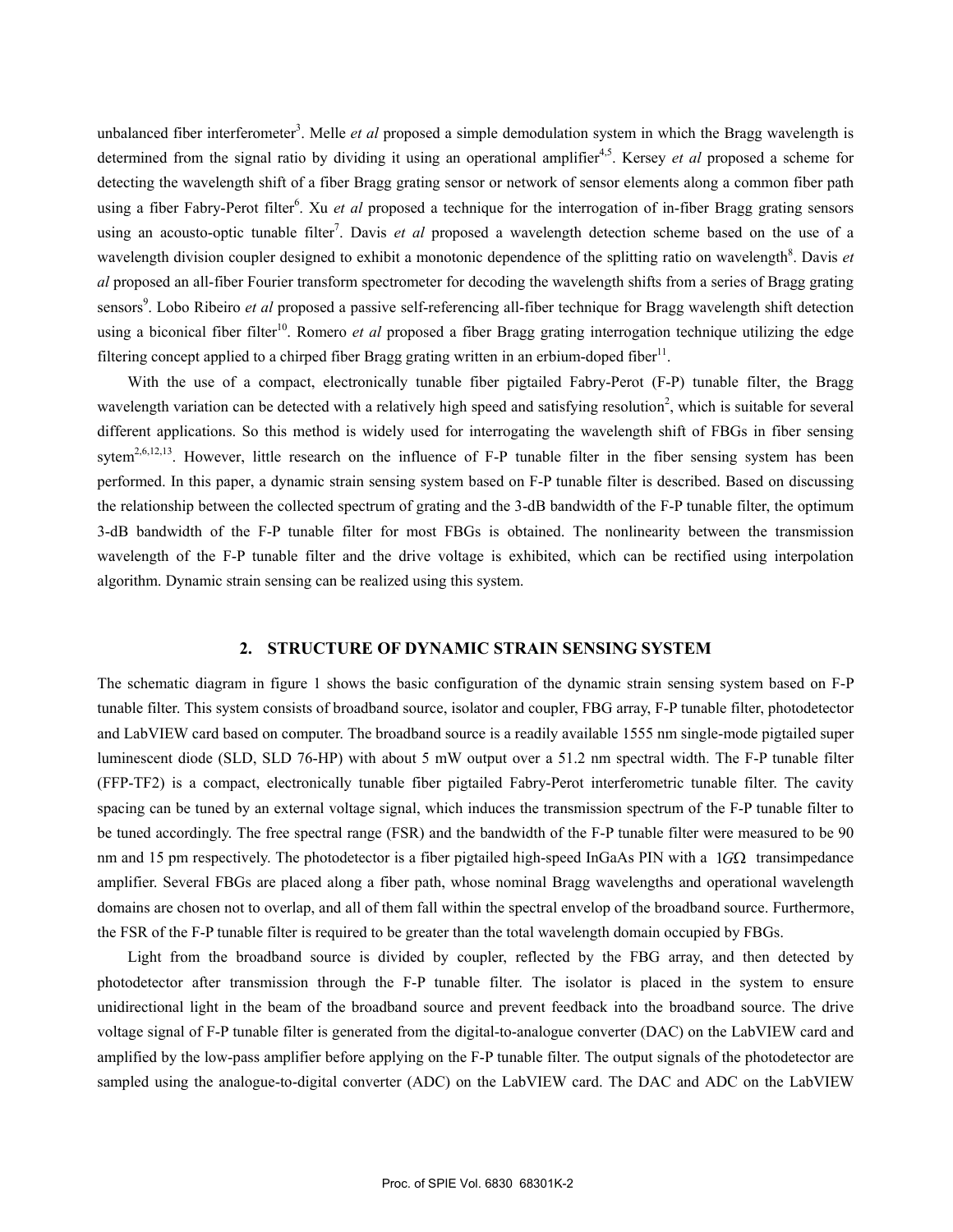card use the same sample clock to achieve synchronization, which ensures that the transmission spectrum position of the F-P tunable filter and the optical power detected by the photodetector are corresponding one by one. All of the signals are stored and analyzed by computer.



Figure 1. The schematic diagram of the dynamic strain sensing system based on F-P tunable filter

## **3. SELECTION OF F-P TUNABLE FILTER**

The two most important parameters of the F-P tunable filter are FSR and 3-dB bandwidth. As described in Section 2, the FSR of the F-P tunable filter should be more than the spectral bandwidth of the broadband source. Thus the quantity of the FBGs is only restricted by the spectral envelop of the broadband source. In the dynamic strain sensing system, the spectral width of SLD is 51.2 nm. So the FSR of the F-P tunable filter should be more than this value. It was set to be 90 nm.

The optical spectrum analysis method was used to calculate the optimum 3-dB bandwidth of the F-P tunable filter. The FBG and the F-P tunable filter can be treated as spectral transfer functions in this method. In figure 1, the power spectrum of the broadband source is  $S(\lambda)$ , where  $\lambda$  is the wavelength. For the sake of simplicity, the reflective spectrum of the FBG and the transmitted spectrum of the F-P tunable filter can both be assumed to take a Gaussian form $^{13}$ :

$$
G_{jR}(\lambda) = R_{jG} \exp\left(-\frac{4\ln 2(\lambda - \lambda_{jG})^2}{\sigma_{jG}^2}\right) \tag{1}
$$

$$
F_j(\lambda) = T_{jF} \exp\left(-\frac{4\ln 2(\lambda - \lambda_{jF})^2}{\sigma_{jF}^2}\right) \tag{2}
$$

where  $G_{iR}(\lambda)$  and  $F_i(\lambda)$  are the spectral transfer function of the FBG in the reflective mode and of the F-P tunable filter respectively,  $R_{jG}$  and  $T_{jF}$  are the peak reflectivity of the FBG and the peak transmitivity of the F-P tunable filter respectively,  $\lambda_{jG}$  and  $\lambda_{jF}$  are the Bragg wavelength of the FBG and the transmission wavelength of the F-P tunable filter respectively,  $\sigma_{jG}$  and  $\sigma_{jF}$  are the spectral width of the FBG reflective spectrum and of F-P tunable filter transmitted spectrum respectively. Let  $\rho$  to be the ratio of  $\sigma_{jF}$  and  $\sigma_{jG}$ ,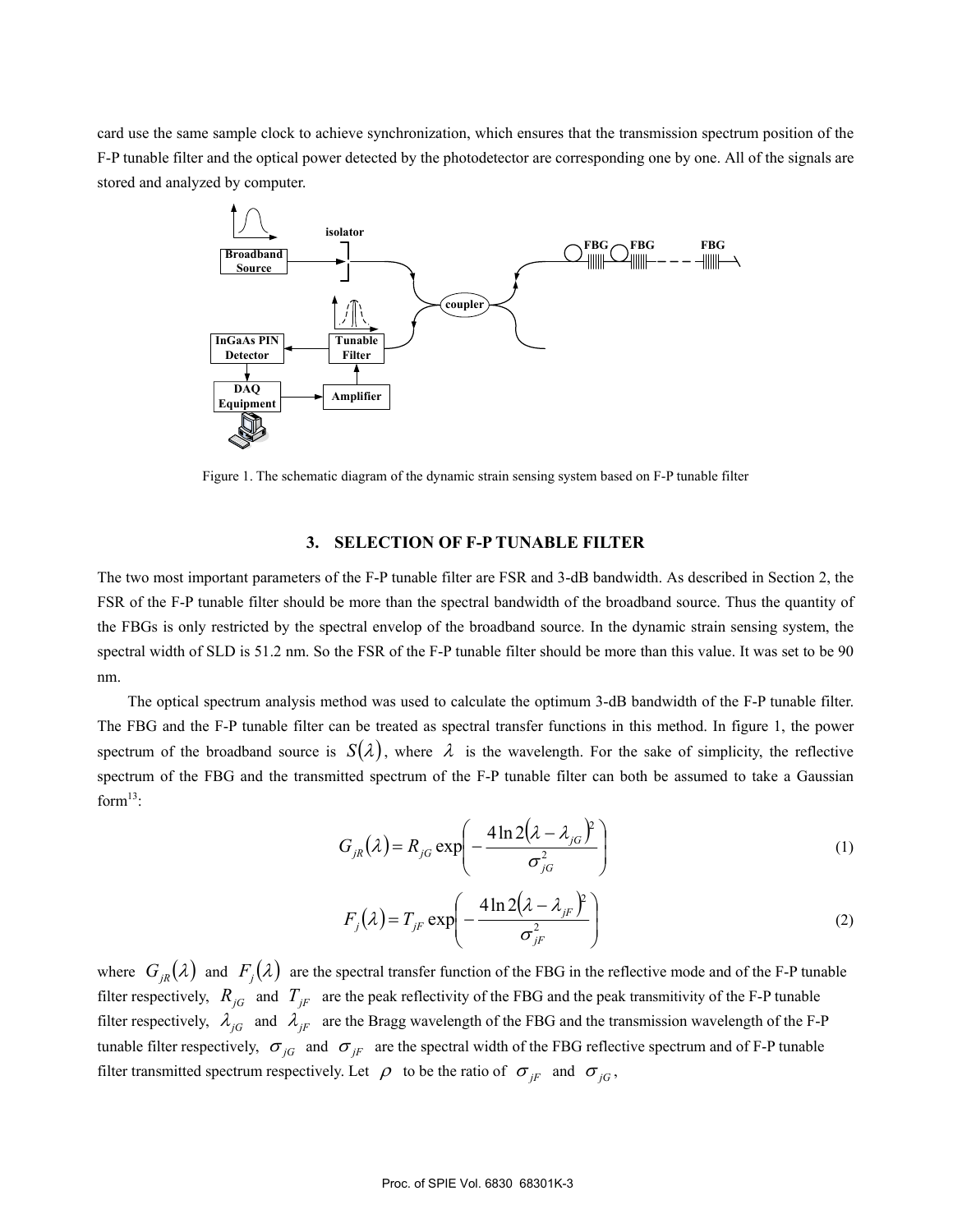$$
\sigma_{jF} = \rho \sigma_{jG} = \rho \sigma \tag{3}
$$

where  $\sigma$  is also to be treated as the spectral width of the FBG reflective spectrum for simplicity.  $S(\lambda)$  is assumed as a constant in the reflective spectrum of FBG and the transmitted spectrum of F-P tunable filter, because its bandwidth is much larger than the others'. *S* is assumed as a unit light source of the power spectrum of the source. The optical power detected by photodetector can be calculated as

$$
I = \int_{-\infty}^{\infty} \frac{1}{4} * S(\lambda) * G_{jk}(\lambda) * F_j(\lambda) d\lambda
$$
  
\n
$$
= \int_{\lambda_{jr} - \rho \sigma/2}^{\lambda_{jr} + \rho \sigma/2} \frac{1}{4} * S * G_{jk}(\lambda) * F_j(\lambda) d\lambda
$$
  
\n
$$
= \frac{1}{4} SR_{iG}T_{ir} \left( \frac{\sqrt{\pi} \rho \sigma}{2\sqrt{4 \ln 2} \sqrt{1 + \rho^2}} \right) * \exp(-\frac{4 \ln 2(\lambda_{jG} - \lambda_{jr})^2}{(1 + \rho^2) \sigma^2}) * erf(\frac{\sqrt{4 \ln 2}[(\lambda - \lambda_{jr}) + \rho^2(\lambda - \lambda_{jG})]}{\rho \sqrt{1 + \rho^2} \sigma}) \Big|_{\lambda_{jr} - \rho \sigma/2}^{\lambda_{jr} + \rho \sigma/2}
$$
(4)  
\n
$$
= \frac{1}{4} SR_{iG}T_{ir} \left( \frac{\sqrt{\pi} \rho \sigma}{2\sqrt{4 \ln 2} \sqrt{1 + \rho^2}} \right) * \exp(-\frac{4 \ln 2(\lambda_{jr} - \lambda_{jG})^2}{(1 + \rho^2) \sigma^2})
$$
  
\n
$$
* \left[ erf(\frac{\sqrt{4 \ln 2}[\rho \sigma/2 + \rho^2(\lambda_{jr} - \lambda_{jG} + \rho \sigma/2)]}{\rho \sqrt{1 + \rho^2} \sigma} - erf(\frac{\sqrt{4 \ln 2}[-\rho \sigma/2 + \rho^2(\lambda_{jr} - \lambda_{jG} - \rho \sigma/2)]}{\rho \sqrt{1 + \rho^2} \sigma}) \right]
$$

where *S*,  $R_{jG}$  and  $T_{jF}$  are constant,  $1/4$  is the fraction of the optical power of the broadband source at the photodetector, the error function, *erf*, is a distribution function from a normal distribution. From equation (4), it is obvious that the original bandwidth of the FBG is expanded by  $\sqrt{1+\rho^2}$ . In the other hand, the optical power detected by photodetector is also influenced by the difference between  $\lambda_{jG}$  and  $\lambda_{jF}$ . Therefore, the ratio  $\rho$  of  $\sigma_{jF}$  and  $\sigma_{jG}$  ( $\rho = \sigma_{jF}/\sigma_{jG}$ ) together with the difference  $\Delta \lambda$  between  $\lambda_{jG}$  and  $\lambda_{jF}$  ( $\Delta \lambda = |\lambda_{iG} - \lambda_{iF}|$ ) are two important factors for selection of F-P tunable filter. According to equation (4), the optical power detected by photodetector is the function of  $\rho$  and  $\Delta\lambda$ .

When the ratio  $\rho$  is a constant, the unitary optical power detected by photodetector is the function of the difference between the central wavelength of FBG and F-P tunable filter. The figure 2 shows the relationship between them. For a special value of  $\rho$ , when the Bragg wavelength of FBG is superposed with the transmission wavelength of F-P tunable filter, the maximum optical power can be obtained. When the difference between the central wavelength of FBG and F-P tunable filter increases, the optical power decreases symmetrically. Thus, the spectrum of FBG can be collected when the transmission wavelength of F-P tunable filter is scanned through the wavelength range of FBG. This figure also exhibits that the 3-dB bandwidth of FBG is expanded by function of  $\rho$ . The 3-dB bandwidth of FBG becomes smaller with the decrease of  $\rho$ . When  $\rho$  becomes less than 0.1, the collected spectrum of FBG scarcely changes. And then it can be equal to the practical spectrum of FBG.

When the difference  $\Delta \lambda$  is a constant, the optical power detected by photodetector is the function of the 3-dB bandwidth ratio of FBG and F-P tunable filter. The figure 3 shows the relationship between them. For a special value of ∆λ , when the 3-dB bandwidth ratio between FBG and F-P tunable filter is increased, the detected optical power becomes larger. But when the ratio is larger than a value, e.g. 3 for  $\Delta \lambda = 0$ , the detected optical power will approach a constant and increase very slowly. And when the 3-dB bandwidth ratio between FBG and F-P tunable filter is reduced less than a value, e.g. 1 for  $\Delta \lambda = 0$ , the detected optical power will decrease sharply. When the ratio  $\rho$  is set to be 0.1,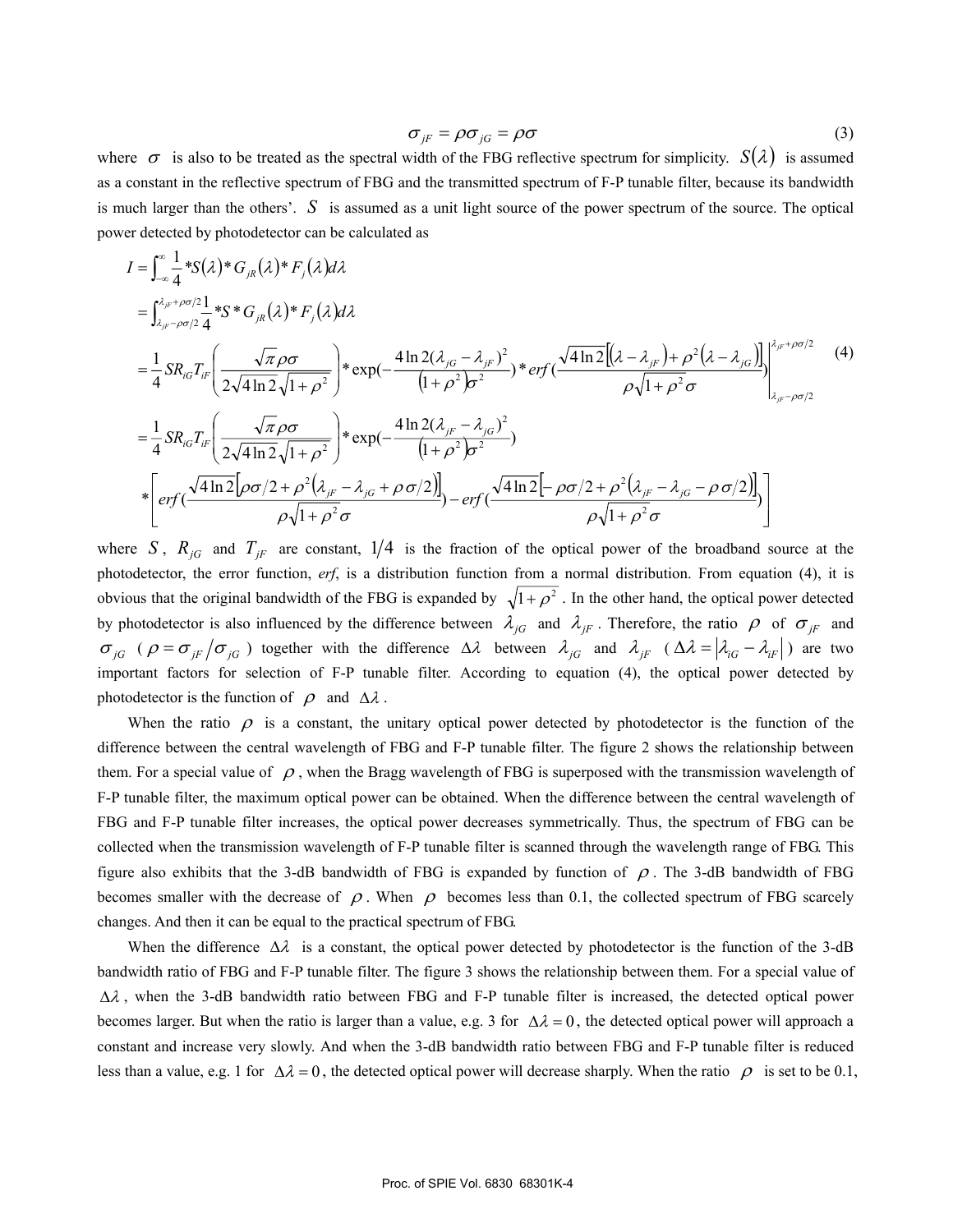the peak detected optical power will be 26dB loss of the broadband source output. If the ratio  $\rho$  is too small, the detected optical power will have too low signal noise ratio (SNR).



Figure 2. The relationship between the unitary optical power detected by photodetector and the central wavelength difference of FBG and F-P tunable filter



Figure 3. The relationship between the optical power detected by photodetector

and the 3-dB bandwidth ratio of FBG and F-P tunable filter

The two important items described above are in contradiction with each other for choosing the ratio  $\rho$ . It is shown in figure 2 that the ratio  $\rho$  should be small. The smaller the ratio  $\rho$  is, the narrower the 3-dB bandwidth of collected spectrum is. And it is good for obtaining the peak wavelength of FBG. But in other hand, it is shown in figure 3 that the ratio  $\rho$  should be large. The larger the ratio  $\rho$  is, the better SNR is. And it is good for obtaining the spectrum of FBG. So it is crucial to find a tradeoff between them. From the analysis above, it is obvious that the optimum ratio  $\rho$ should be set to be 0.1. Additionally, the typical 3-dB bandwidth of most FBGs is 150pm<sup>1</sup>. So the optimum 3-dB bandwidth of the F-P tunable filter for the dynamic strain sensing system is 15pm.

#### **4. CALIBRATION OF F-P TUNABLE FILTER NONLINEARITY**

The relationship between the transmission wavelength of the F-P tunable filter and its drive voltage is nonlinear when driven by a piezoelectric actuator due to the intrinsic nonlinearity between the displacement and voltage of the actuator. Both the transmission wavelength and FSR of F-P tunable filter are nonlinear with the drive voltage. The majority of the published data on commercial piezoelectric ceramics assumes a linear relationship between the dielectric displacement and the electric field, or chooses to use only part of the FSR of the F-P tunable filter to meet the linear response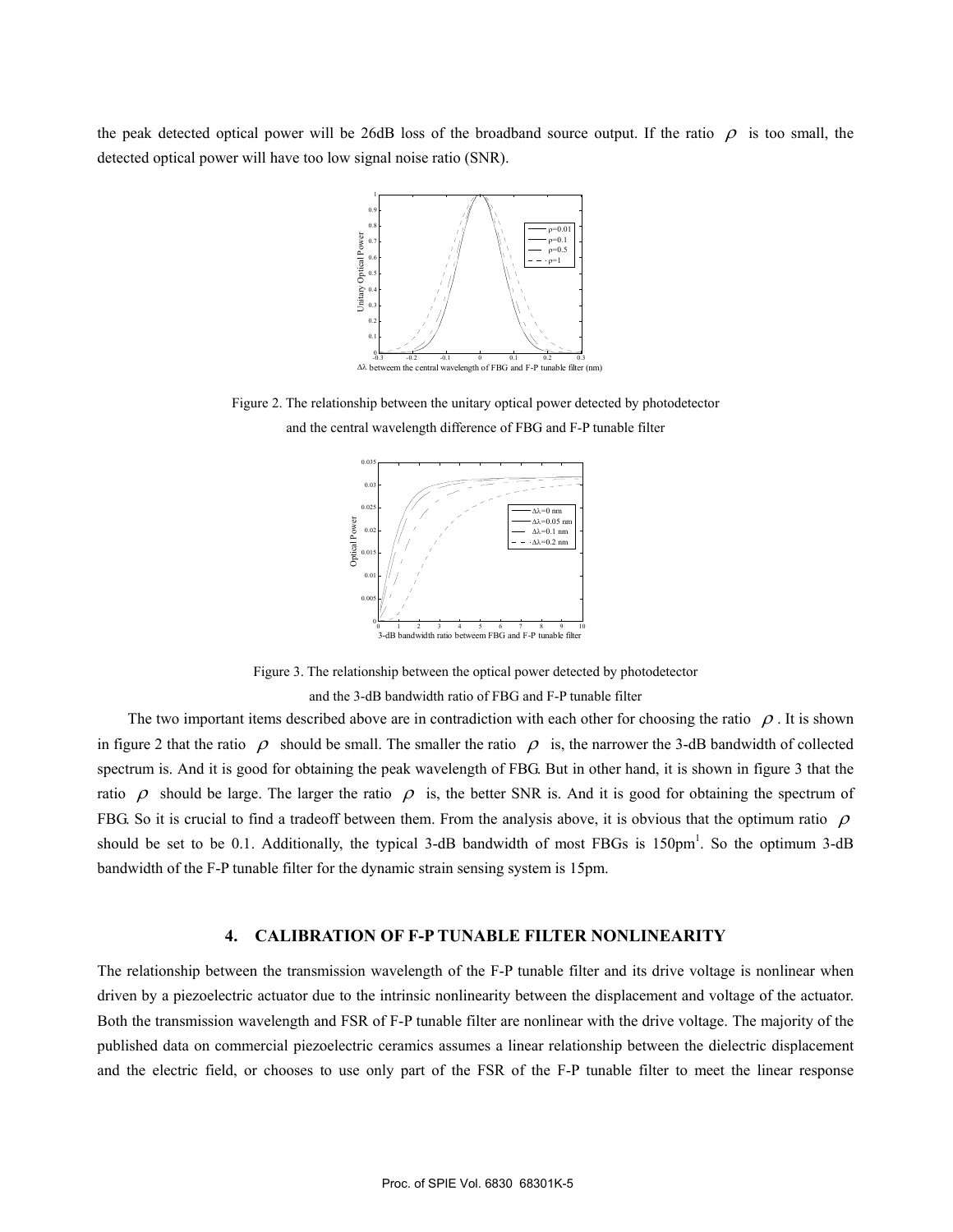assumption if obvious nonlinearity does  $exit^2$ .

The nonlinear relationship between the transmission wavelength of the F-P tunable filter and drive voltage can be measured using tunable laser (HP8164 lightwave measurement system from Agilent Corporation) with 1 pm resolution. When the drive voltage was varied linearly from 0V to 18V, the relationship between them was shown in figure 4. Under two-order polynomial fit, the relationship between them was defined as followed

$$
\lambda_T = -0.048U^2 - 4.800U + 1627.332\tag{5}
$$

where  $\lambda_T$  is the transmission wavelength of the F-P tunable filter, U is the drive voltage. If it were assumed as linearity, there would be too much error beyond several nanometers.





The rectified drive voltage of the F-P tunable filter was obtained using interpolating algorithm. Using linear fit, the relationship between the experiment data of drive voltage and F-P tunable filter transmission wavelength was calculated as followed

$$
\lambda_i = \lambda(v_i) \tag{6}
$$

where  $\lambda_i \in \{ \lambda_0, \lambda_1, \dots, \lambda_{k-1} \}$  was the transmission wavelength of F-P tunable filter,  $v_i \in \{ v_0, v_1, \dots, v_{k-1} \}$  was the corresponding drive voltage, and  $\lambda(\bullet)$  was a linear function which is the aim to be obtained. On the fitting curve described by equation (5), a set of wavelength  $\lambda'_{i} \in \{\lambda'_{0}, \lambda'_{1}, \dots, \lambda'_{k-1}\}$  was selected to be nearest to  $\lambda_{i}$ , and the corresponding drive voltage was calculated to be  $v'_i \in \{v'_0, v'_1, \dots, v'_{k-1}\}$  using equation (5). The rectified drive voltage list of the F-P tunable filter was obtained using the spline interpolation algorithm and  $\{v_i'\}$ . By use of this interpolation algorithm, the rectified drive voltage list of the F-P tunable filter between 7.2V and 18V was calculated.



Figure 5. Transmission wavelength of the F-P tunable filter before rectification

The relationship between the transmission wavelength of the F-P tunable filter and the drive voltage with or without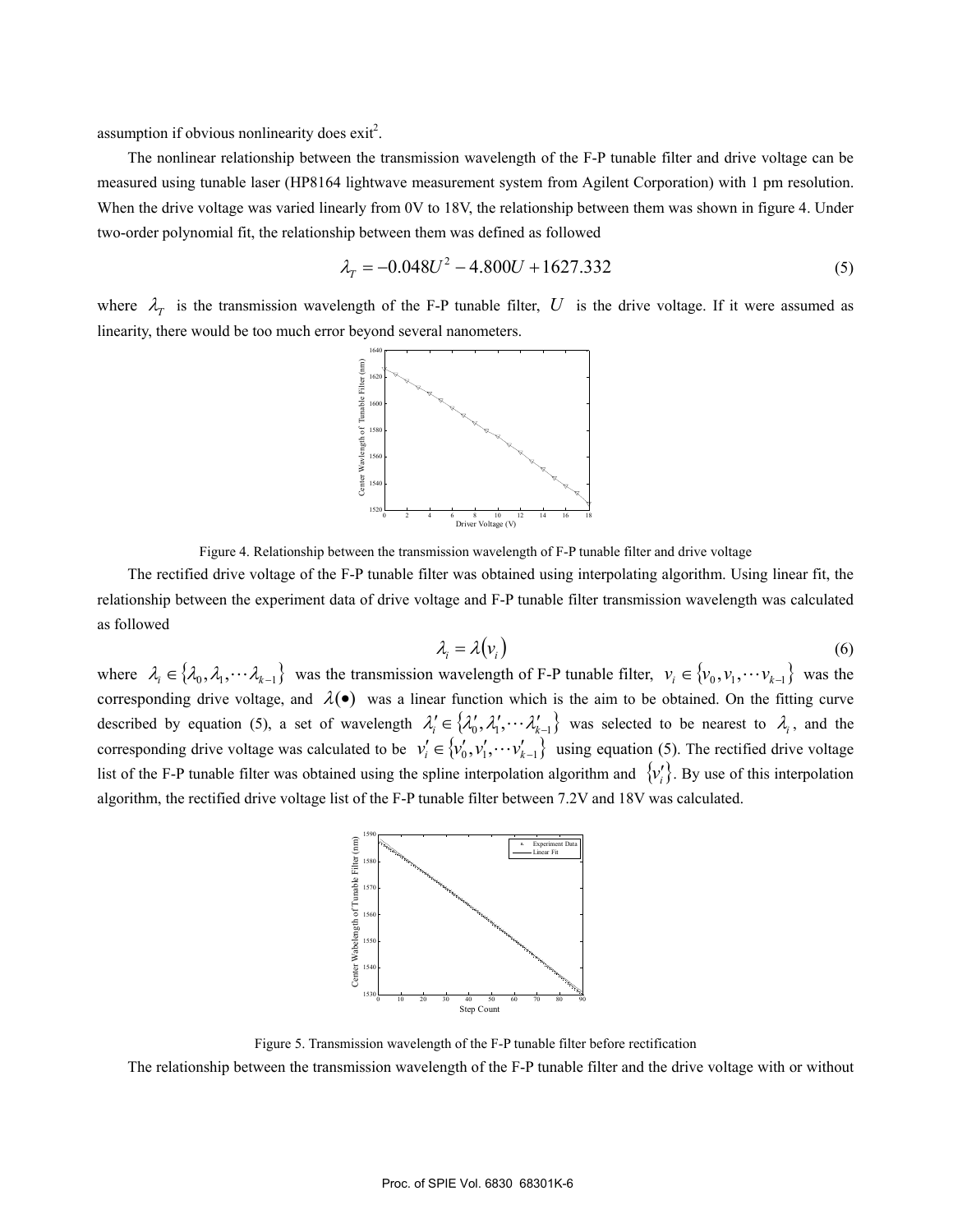rectification were both measured using tunable laser. The transmission wavelength of the F-P tunable filter when driven by the voltage without rectification was shown in figure 5. Under linear fit, the average error and the maximum error are 0.250 and 1.201 respectively. The transmission wavelength of the F-P tunable filter when driven by the voltage with rectification was shown in figure 6. Under linear fit, the average error and the maximum error are 0.009 and 0.229 respectively. By use of the interpolation algorithm, the average error and the maximum error of the transmission wavelength are decreased by 96.4% and 80.9% respectively. And the average error is below 10 pm. This is very significant for spectroscopy and wavelength interrogation.



Figure 6. Transmission wavelength of the F-P tunable filter after rectification

#### **5. DYNAMIC STRAIN SENSING EXPERIMENT**

The dynamic strain sensing system based on F-P tunable filter described in figure 1 was used to realize dynamic strain sensing. Four FBGs were placed along a single-mode fiber, whose Bragg wavelengths were between 1540 nm and 1560 nm without overlapping. The spectrum of them collected by the system was shown in Figure 7. One of them was assumed to be the reference FBG, which was used to eliminate noise and error in the system. And to eliminate the influence by haphazard error, moving averaging algorithm was used to analyze the experiment data. Eight data points were used to calculate one strain value in this algorithm. And when the new point was collected, one of the eight points was replaced by the new one, and the practical strain value was updated.



Figure 7. Spectrum of gratings collected by dynamic strain sensing system

Using moving averaging algorithm and reference FBG, the demodulation strain values of the other three FBGs were obtained. When all of them were in free state, average strain values for 800 measurements were shown in Table 1. The deviations of strain values were below  $3\mu\varepsilon$ . So the strain sensing sensitivity of this system was blow  $3\mu\varepsilon$ .

The stress on the FBGs was exhibited by the strain values demodulated using this system. When the stress was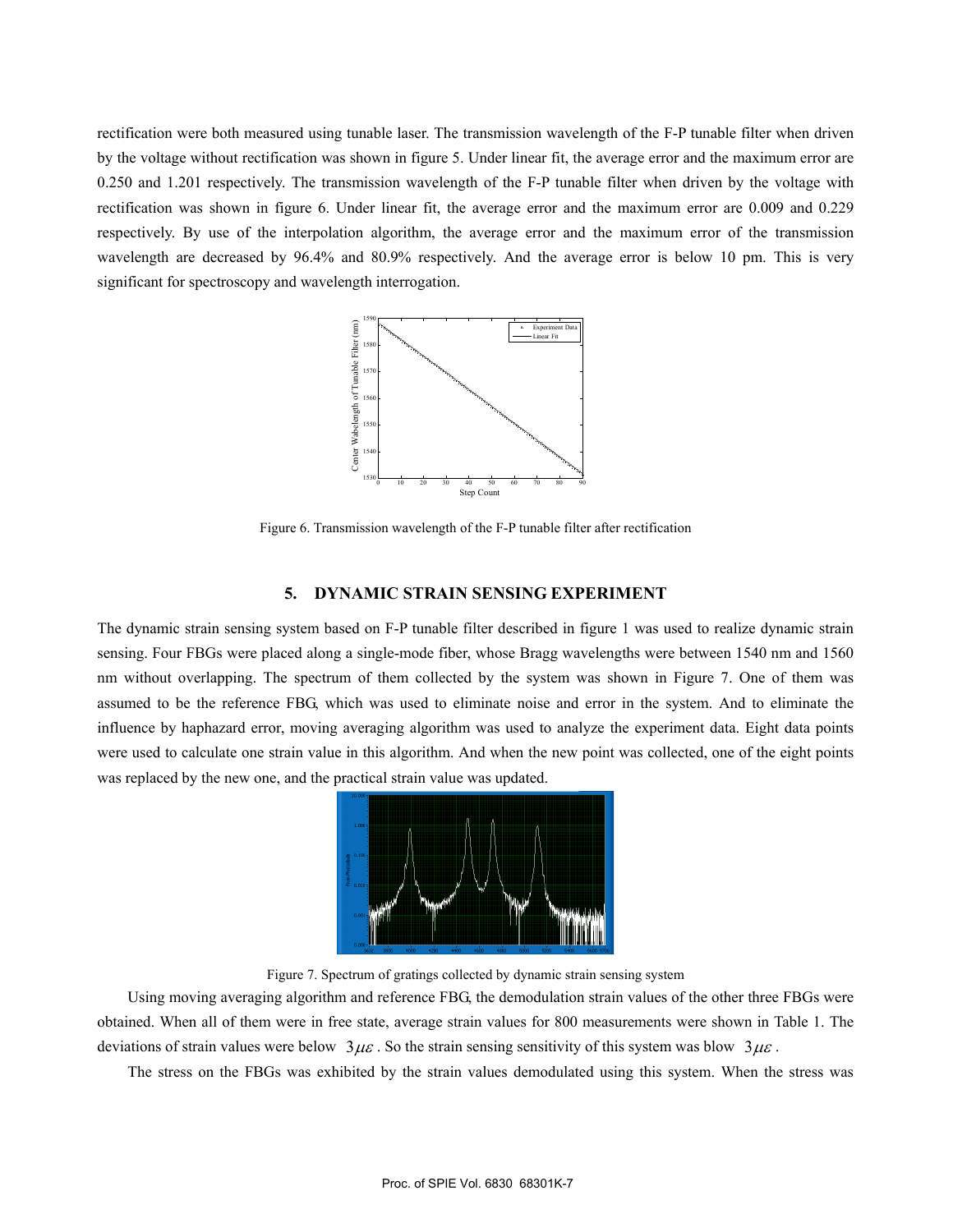increased, the relationship between stress and demodulation strain was shown in figure 8(a). When the stress was decreased, the relationship between stress and demodulation strain was shown in figure 8(b). Under linear fit, the slopes of figure 8(a) and figure 8(b) were  $-0.0161\mu\epsilon/g$  and  $-0.0135\mu\epsilon/g$  respectively. The latter was less than the former because of the strain remaining in FBGs when stress was decreased.



Table 1. Demodulation strain of FBGs without stress ( $\mu \varepsilon$ )



In the other hand, according to elasticity mechanics theory, strain can be calculated as followed

$$
E_p \times \Delta \varepsilon = \frac{F}{S} \tag{7}
$$

where  $\Delta \varepsilon$  is the strain value, *F* is the stress, *S* is the effective area of stress,  $E_p$  is Young's modulus. In this experiment, the maximum of stress was  $F = 2 \times 9.8N$ , the effective area of stress was  $S = 2.4 \times 10^{-6} m^2$ , and Young' s modulus was  $E_p = 2.06 \times 10^{11} P_a$ . So the maximum of theoretical strain value was  $39.6 \mu \varepsilon$ . And the maximum of practical strain value detected using the system was  $37.9\mu\varepsilon$ . The error between the practical strain value demodulated by the system and theoretical value was below 5%.

#### **6. CONCLUSION**

A dynamic strain sensing system based on F-P tunable filter is described in this paper. And the F-P tunable filter is demonstrated to have a significant impact on the system. The relationship between the collected spectrum of grating and the 3-dB bandwidth of the F-P tunable filter is discussed. The relationship between the detected optical power and the 3-dB bandwidth of the F-P tunable filter is also discussed. And as a result of discussion, the optimum 3-dB bandwidth of the F-P tunable filter for most FBGs is 15 pm. It is exhibited the nonlinearity between the transmission wavelength of the F-P tunable filter and the drive voltage in this paper. The drive voltage is rectified using interpolation algorithm. The experimental results illustrate that the average error and the maximum error of the transmission wavelength are decreased by 96.4% and 80.9% respectively. The average error is below 10 pm after drive voltage rectification. Dynamic strain sensing can be realized using this system. The strain sensitivity of the system is below  $3\mu\varepsilon$ . The strain sensing coefficients are −0.0161 $\mu \varepsilon$ /g and −0.0135 $\mu \varepsilon$ /g for stress increase and decrease respectively. And the error